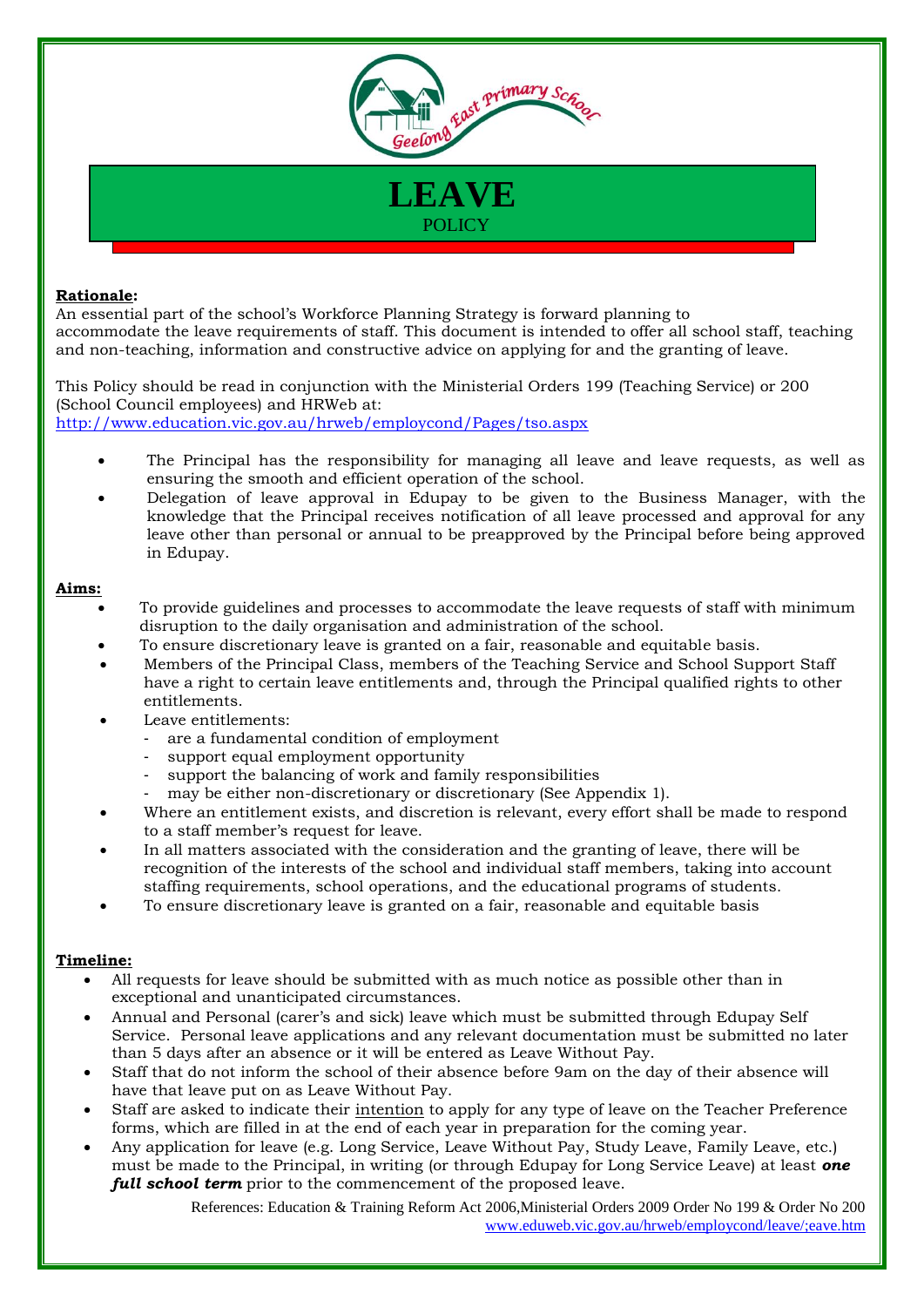The timing of some types of non-discretionary leave may be required to be negotiated with the Principal, especially in terms of staff applying for leave in any one given period.

# **Criteria For The Granting Of Leave:**

In considering and prioritising applications for leave, the following criteria will be taken into account:

- The Guiding Principles outlined above.
- The number of staff requesting leave in a related time frame.
- Staff members with ongoing employment at Geelong East Primary School *may* be granted leave to take up a shorter term of employment (minimum of 1 year) at another school or DET venue for a period of up to 2 years.
- Whilst it is recommended that Long Service Leave should not normally be granted for periods of less than one calendar week, in extraordinary or compassionate circumstances staff members with entitlement *may* be granted Long Service Leave for shorter periods at the discretion of the Principal. Education Support Staff may be granted Long Service Leave for less than one week with the discretion of the Principal and taking into account the affect on school operations.
- Priority **should be** given to staff whose applications are based on health issues, compassionate and compelling personal and/or family circumstances.
- Priority **may** be given to staff who have had an application for leave recently refused, or who have not taken leave in the recent past, or whose activities while on leave could benefit the school or provide personal professional growth, eg Study leave.
- When a number of staff have requested leave for the same time period these may need to be prioritised considering the points listed above and the needs of the school. The Principal will consult with staff about the flexibility and staging of their leave.
- Discretionary leave will normally be granted no more than once per year to any staff member. Consideration may be given in exceptional circumstances.
- All staff should be aware that full documentation can be found in the School Policy and Advisory Guide. <http://www.education.vic.gov.au/school/principals/spag/Pages/azindex.aspx>
- Whilst advance notice of leave is required, in exceptional circumstances where there is little disruption to the school leave may be considered without notice at the discretion of the Principal.

## Implementation:

- The Principal is responsible for managing a wide range of leave matters, whilst ensuring the smooth and efficient operation of the school.
- Each form of leave is granted subject to a variety of legislative requirements.
- Information about entitlements can be made through Edupay, the Business Manager.
- The Principal will make provision for long term planning and replacement of staff and higher duties where appropriate.
	- In determining whether the leave may be granted, the Principal will consider:
		- $\triangleright$  Whether leave is discretionary or mandatory
		- $\triangleright$  The impact the granting of the leave will have on the operations of the school/school budget.
		- $\triangleright$  The entitlement of the staff member to the leave for which they have applied
		- $\triangleright$  Order of leave applications (in writing, not intentions)
		- $\triangleright$  Availability of replacement staff
		- Previous leave record
		- $\triangleright$  Applicants will be advised in writing or through email from Edupay, where appropriate, of decisions regarding leave.
		- $\triangleright$  All documentation regarding leave will be kept in the individual applicant's personnel file.

## **Evaluation:**

This policy will be reviewed as part of the school's three-year review cycle.

This policy was last ratified by the school Council in

 References: Education & Training Reform Act 2006,Ministerial Orders 2009 Order No 199 & Order No 200 [www.eduweb.vic.gov.au/hrweb/employcond/leave/;eave.htm](http://www.eduweb.vic.gov.au/hrweb/employcond/leave/;eave.htm)